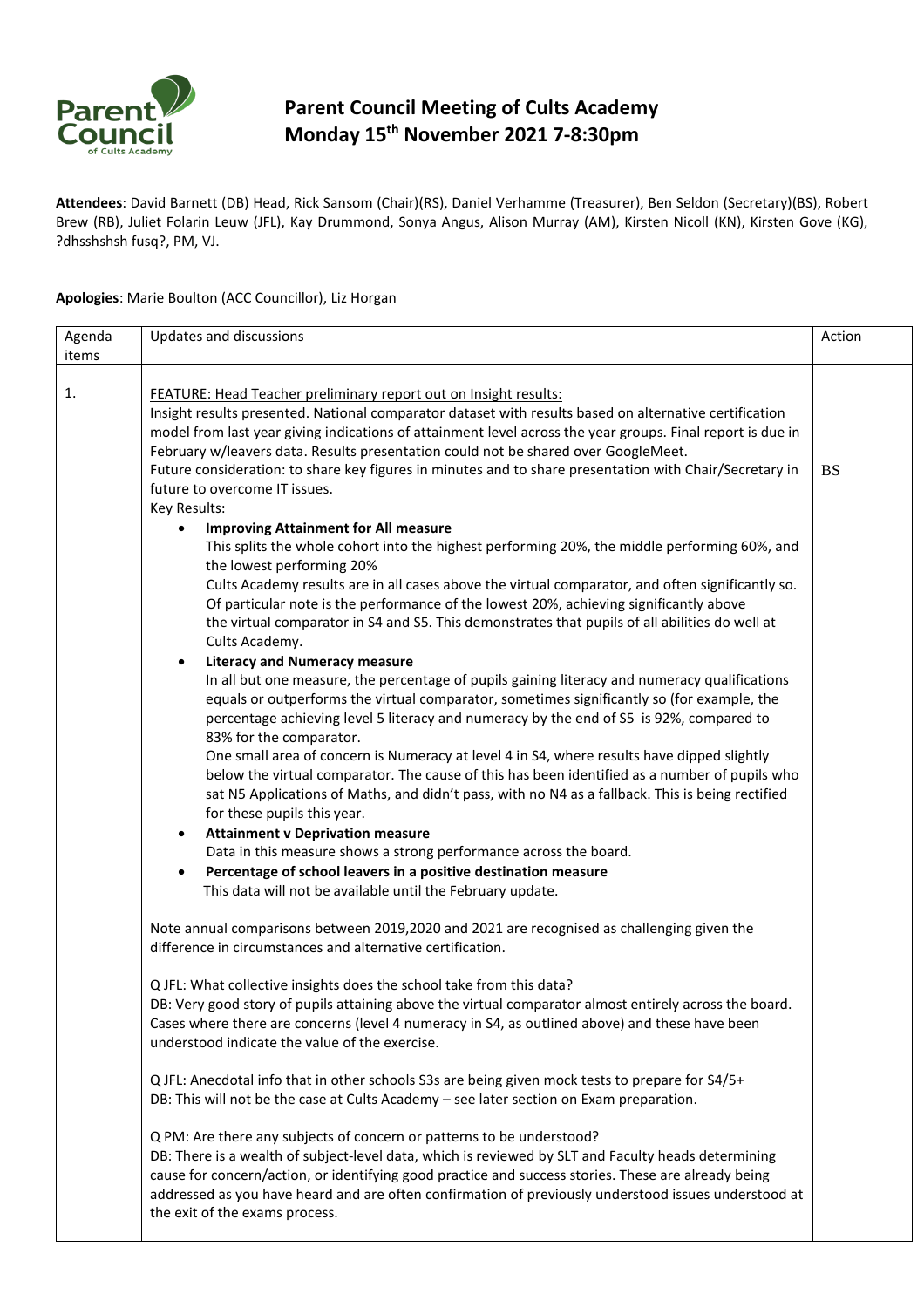| DB: There is a very high rate of continuation from S5 to S6 so unlikely to have significant impact.                                                                                                                                                                                                                                                                                                                                                                                                                                                                                                                                                                                                                                                                                                                                                                                                                                                                                                                                                                                                                                       |  |
|-------------------------------------------------------------------------------------------------------------------------------------------------------------------------------------------------------------------------------------------------------------------------------------------------------------------------------------------------------------------------------------------------------------------------------------------------------------------------------------------------------------------------------------------------------------------------------------------------------------------------------------------------------------------------------------------------------------------------------------------------------------------------------------------------------------------------------------------------------------------------------------------------------------------------------------------------------------------------------------------------------------------------------------------------------------------------------------------------------------------------------------------|--|
| PM/KN: Congratulations to all staff and pupils - our thanks!                                                                                                                                                                                                                                                                                                                                                                                                                                                                                                                                                                                                                                                                                                                                                                                                                                                                                                                                                                                                                                                                              |  |
| 2.<br>Covid19 Update - DB<br>The school is becoming more normal. There are very low numbers of staff and pupil Covid cases. Prior to<br>the October break there were 0, in the return from the break there were ~10 positive pupils isolating.<br>There are current 2 pupils and 0 staff who have tested positive for Covid. There are some school<br>struggling with staff availability so the controls are important and appear to be working.<br>Compliance with face coverings amongst staff and pupils is still very good with a few,<br>understandable, reminders.<br>Since the summer dedicated entrances, year group bubbles, PE kit to school and segregated<br>$\bullet$<br>lunchtimes have been lifted<br>Guidance regarding further lifting of restrictions is due but has been delayed.<br>$\bullet$<br>Space within the school is being used to provide mitigation during poor weather days when<br>$\bullet$<br>outside play is not possible.<br>CO2 monitors in changing rooms confirm adequate circulation of air to allow use.<br>$\bullet$<br>One-way system removed improving pupil flow between classes<br>$\bullet$ |  |
| Q PM: any breakdown on covid statistics / years of concern.<br>DB: no these have been isolated cases.                                                                                                                                                                                                                                                                                                                                                                                                                                                                                                                                                                                                                                                                                                                                                                                                                                                                                                                                                                                                                                     |  |
| Q RS: Parents evening remote connection issues in $1st$ events appeared to be overcome in $2nd$ run?<br>DB: Yes despite trial runs there were connection issues (firewall for first 45 mins). Some staff managed<br>with phone calls. It was not possible to re-plan the session. Apologies for the disruption - In general the<br>learning updates should be sufficient and for those with specific concerns separate sessions will/have<br>been booked. Day#2 for the Highers/Adv Highers was successful - some parents expressing preference<br>over face-to-face events due to convenience. This will be reviewed over the next few repeat events.                                                                                                                                                                                                                                                                                                                                                                                                                                                                                    |  |
| 3.<br>Return to Exams - DB<br>SQA plan:                                                                                                                                                                                                                                                                                                                                                                                                                                                                                                                                                                                                                                                                                                                                                                                                                                                                                                                                                                                                                                                                                                   |  |
| PLAN A (minimal disruption): exams to revert to pre-pandemic structure with course adaptation<br>$\bullet$<br>(increased teaching time, removal of internal assessment components)<br>PLAN B (some disruption): manage exams with potential for advance notice of topics and other<br>easing measured.<br>PLAN C (significant disruption): exams do not take place revert to teachers' professional<br>judgement<br>No dates available for planning as yet                                                                                                                                                                                                                                                                                                                                                                                                                                                                                                                                                                                                                                                                                |  |
| PLAN A is favoured and assuming a return to exams is any obvious area for concern for those S5 and S6<br>pupils that have not experienced an exam in real life but did get some experience of revision in ACM.                                                                                                                                                                                                                                                                                                                                                                                                                                                                                                                                                                                                                                                                                                                                                                                                                                                                                                                            |  |
| Support:<br>Motivational speaker Dee Bleakly (proved successful in prior years) working with S4s extended<br>to S5 and S6s.<br>'Prelims' assessment week at the beginning of February (differentiator vs other schools)<br>٠<br>Exam Room Experience being planned<br>$\bullet$<br>Online E-Sgoil and Scholar Providing online sources for additional revision<br>$\bullet$<br>SLT/Faculty heads have reviewed re-introducing after school revision sessions now but this has<br>been decided as premature and runs the risk of providing artificial confidence. Will happen in<br>some subjects at this stage where appropriate. To be revisited later in the school year (likely<br>Feb/March).                                                                                                                                                                                                                                                                                                                                                                                                                                         |  |
| Q KG: Are you aware of the risk of industrial action threatened by SQA staff?<br>DB: Aware of headlines - unclear on likelihood. SQA will change organisation after completing this year<br>but degree of reform is not clear. School efforts of recruitment for exam invigilation have been<br>successful.                                                                                                                                                                                                                                                                                                                                                                                                                                                                                                                                                                                                                                                                                                                                                                                                                               |  |
| Q RB: how will practical experience of exams be passed on?                                                                                                                                                                                                                                                                                                                                                                                                                                                                                                                                                                                                                                                                                                                                                                                                                                                                                                                                                                                                                                                                                |  |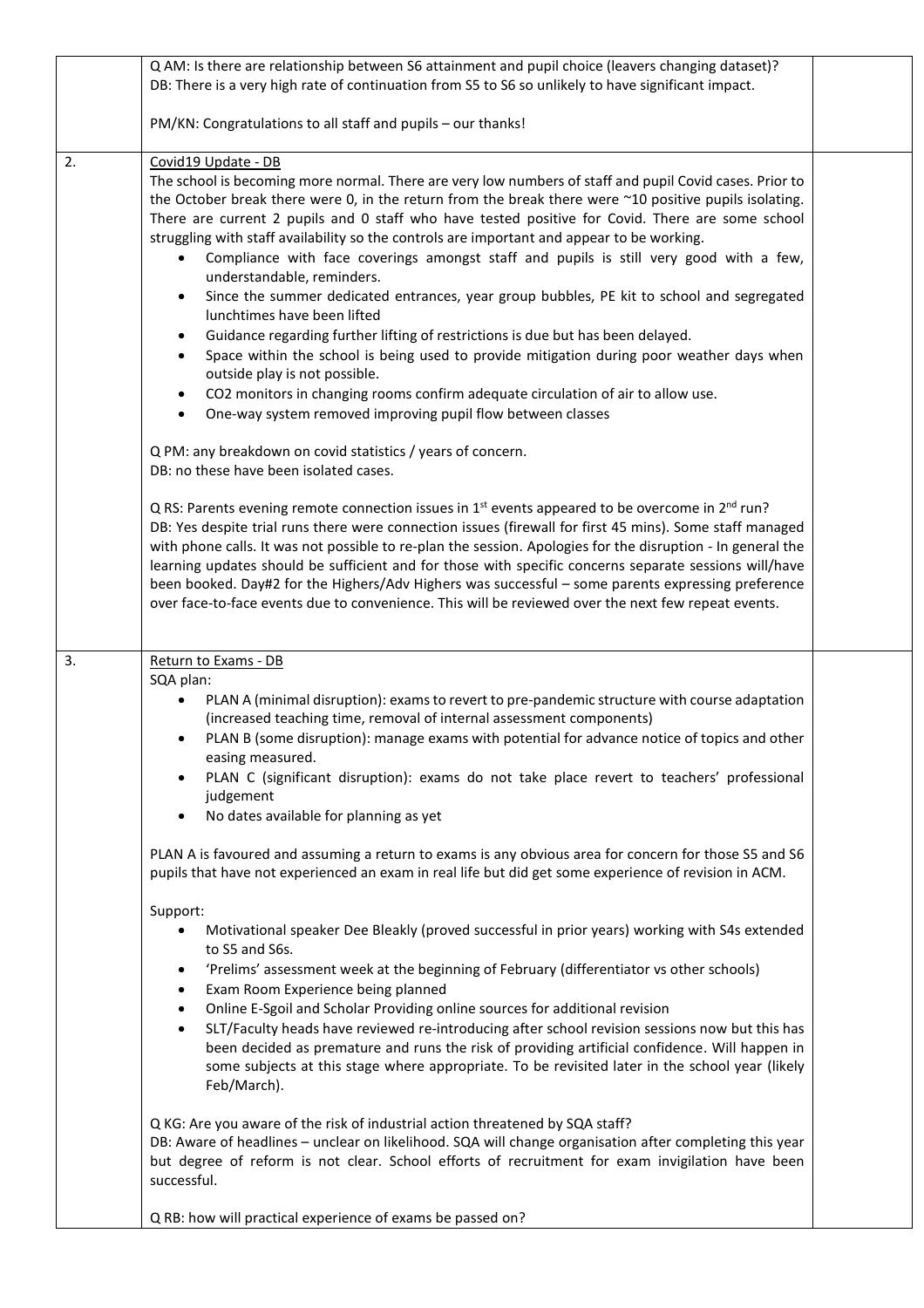|    | DB: Teachers will communicate this in the support sessions listed above and in the additional teaching<br>time available within class time. The best means of revision and preparation will be communicated by<br>the subject teachers. If assemblies do not return with the lifting of restrictions other means will be sought<br>to deliver consistent information across the year groups.                                                                                                                        |       |
|----|---------------------------------------------------------------------------------------------------------------------------------------------------------------------------------------------------------------------------------------------------------------------------------------------------------------------------------------------------------------------------------------------------------------------------------------------------------------------------------------------------------------------|-------|
| 4. | Curriculum and School Improvement Plan (SIP)<br>This year's SIP carries a commitment to review the School Curriculum. Parents will have the opportunity<br>to contribute. This will include looking at the number of S4 subject soffered (some schools offer 7 or 8 vs<br>Cults Academy's 6). A decision on this will be taken over this next session for 2023/24                                                                                                                                                   |       |
|    | ACTION: DB to advise on timeline and means for parent engagement as per SIP                                                                                                                                                                                                                                                                                                                                                                                                                                         | DB    |
|    | The Learning and Teaching area of the SIP is being actioned on Friday's in service day.<br>$\bullet$<br>A mid term report on progress with the SIP will be published in the New Year.<br>$\bullet$<br>Quality Improvement Policy: Parents to be engaged Jan-Mar 22 during self-evaluation activities<br>PC to be sounding board but engagement is through surveys, focus groups and pupil input<br>$\bullet$<br>S4 pupil council already expressed a desire to stay at 6 subjects rather than increase<br>$\bullet$ |       |
|    | Q AM: May number of Nat5s become irrelevant in reform?<br>DB: intent is to tie this with OECD review of Curriculum for Excellence - hard to imagine a wholesale<br>change in numbers of qualifications, but we will have to be very aware of emerging policy                                                                                                                                                                                                                                                        |       |
|    | Q RB: Have you consulted S5/S6 on impact of limitation of 6 Nat 5's? In RB's experience this has limited<br>summer course attendance and university choices for one pupil he knows of.                                                                                                                                                                                                                                                                                                                              |       |
|    | As outlined, there are still a couple of Pupil Council meetings to be held on this topic.                                                                                                                                                                                                                                                                                                                                                                                                                           | RB    |
|    | ACTION: RB to share this experience w/DB                                                                                                                                                                                                                                                                                                                                                                                                                                                                            |       |
| 5. |                                                                                                                                                                                                                                                                                                                                                                                                                                                                                                                     |       |
|    | AOB                                                                                                                                                                                                                                                                                                                                                                                                                                                                                                                 |       |
|    | Council recalculation of school capacity to be reviewed in meeting with ACC councillor Boulton, Chief<br>Education Officer, Head, Chair & Secretary (&past) on November 24th.                                                                                                                                                                                                                                                                                                                                       |       |
|    | At September meeting DV presented PC accounts (balance £805) and made a call for options to<br>contribute to in '21/22 via our small budget (through funding from ACC).                                                                                                                                                                                                                                                                                                                                             |       |
|    | DB notifies that school is planning mindset/motivational workshops for all senior phase pupils, run by<br>Dee Bleakley. Previously, i.e. last time in 2019, this was offered to s4 and both the PC and the PTA<br>contributed to the costs. Meeting seems OK (no discussion time) with allocating PC funds to the<br>coming-up s4, s5 & s6 sessions.                                                                                                                                                                |       |
|    | ACTION: DB and DV will exchange about costs and sum contributed by PC.                                                                                                                                                                                                                                                                                                                                                                                                                                              | DV    |
|    | PM: repeat request (from August meeting) for Info on who is leading DoE. DB confirms it is being run and<br>to provide info on staff responsible                                                                                                                                                                                                                                                                                                                                                                    |       |
|    | ACTION: DB to provide DoE information                                                                                                                                                                                                                                                                                                                                                                                                                                                                               | DB    |
|    | RB: Community Councils now include young Councillors - one school attendee noted - this would be<br>good experience for Cults Academy pupils                                                                                                                                                                                                                                                                                                                                                                        |       |
|    | ACTION: RB / DB to share information and disseminate                                                                                                                                                                                                                                                                                                                                                                                                                                                                | RB/DB |
|    | ACTION: DB/RS to ensure school captains invited to next PC meeting                                                                                                                                                                                                                                                                                                                                                                                                                                                  | DB/RS |
|    | DATE & TIME OF NEXT MEETING AND AGM<br>Next PC MEETINGS -                                                                                                                                                                                                                                                                                                                                                                                                                                                           |       |